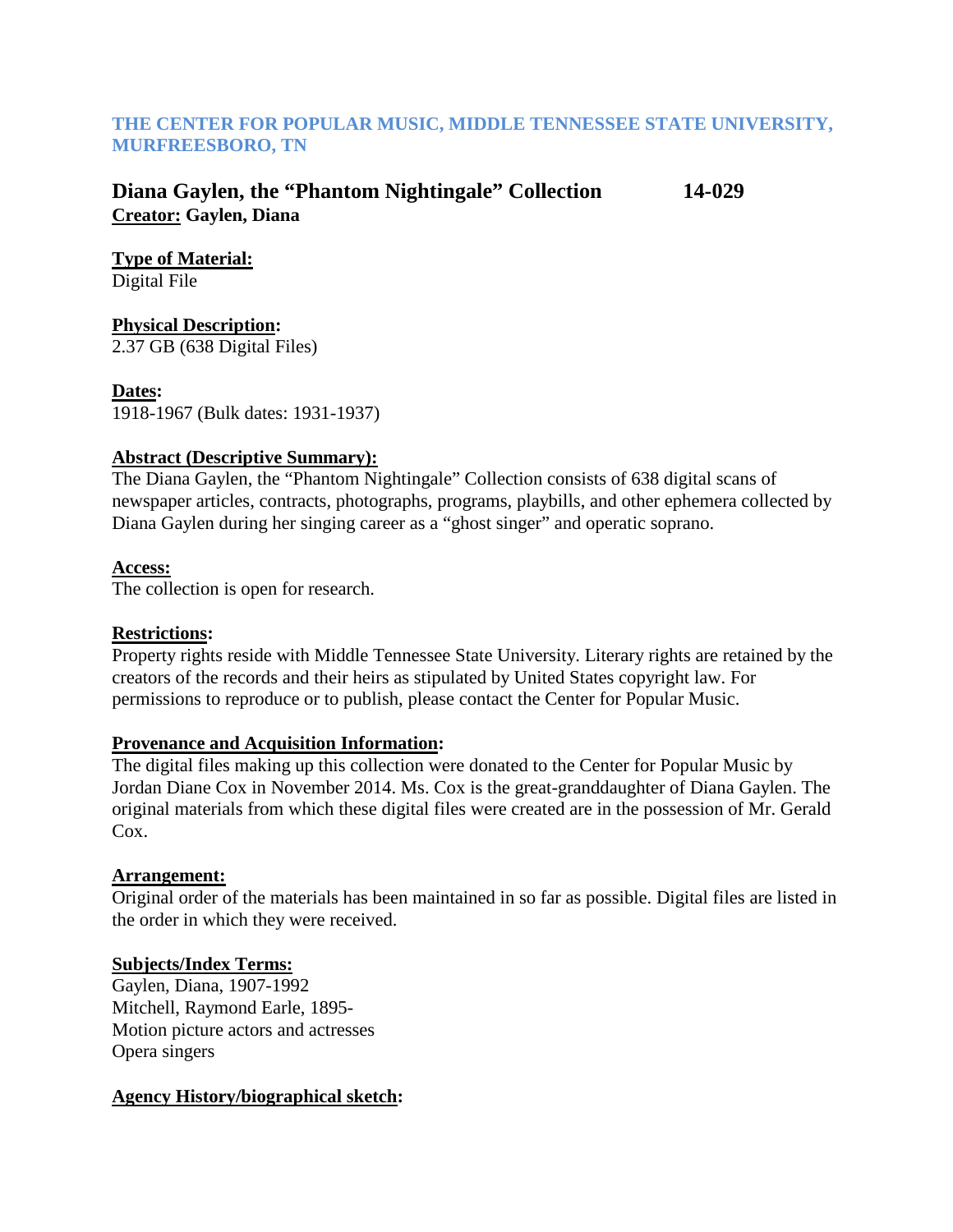Elsie Lee Wilson was born on January 28, 1907 in Butte, Silver Bow County, Montana. She had decided on an operatic career at five years old and in the late 1920s, she moved to Italy to study voice and learn French, Italian, Spanish, and German. At some point during her early singing career she changed her name to Diana Gaylen. Various other billings included Diana Galen and Liana Galen. She performed opera in Milan for three years, then she returned to America, where she found that the "talkies had suddenly taken the country by storm." In 1931 she applied for a voice test at picture studios in Hollywood and she was selected to do "hidden singing" for lead actresses that did not have the ability to sing. Miss Gaylen was the "Phantom Voice of the Stars" including Olivia de Havilland and Greta Garbo.

Miss Gaylen also supplied the singing voices for Walt Disney's' animated female characters in Silly Symphonies. "They photograph me singing, and the artists then study the pictures and draw in mouths on the cartoon characters like mine," she said. Because of her operatic experience, she was also able to "dub" in French, German and Italian for foreign versions of the animations.

In 1936, Diana Gaylen opened as the lead, Mitzi, in "Blossom Time" with her own name on the billing. She eventually sang more than 30 operatic roles in America and Europe including the title roles of "Madame Butterfly, La Boheme, Hansel and Gretel, and Frederika. She married Ray Mitchell, who was a musician, composer, and music critic in his own right, and together they had two children, a son and a daughter. Diana Gaylen Mitchell died on December 23, 1992 in Bothell, King County, Washington.

#### **Scope and content:**

This collection consists of digital scans of newspaper articles, contracts, photographs, programs, playbills, and other ephemera collected by Diana Gaylen during her singing career. She was known as the "phantom nightingale" of the silver screen as she sang for leading actresses in the early years of talking pictures. Newspaper articles explain the various ways the "ghost voice" was accomplished using recording techniques of the early 1930s. Sometimes Miss Gaylen prepared actresses in "voice expressions" then her voice was recorded on the vitaphone and played back while the actress mimicked singing. Other times, Miss Gaylen's voice was dubbed to the taped movie version. Miss Gaylen was the singing voice for Olivia de Havilland in Anthony Adverse, Great Garbo in Romance, and other popular stars of the time, Sally Eilers, Laura La Plante, Norma Talmadge, Sally O'Neill, and Claire Windsor. This type of behind the scenes singing was also called "shadow singing," "ghost singing," "ghosting," "hidden singing," and "dubbing." Diana Gaylen noted that she was paid well for her work, but was never credited on screen. Newspaper articles, programs, photographs, and playbills also outline Miss Gaylen's operatic singing career in her own billing after 1936.

A small portion of the materials pertain to Diana's husband, Raymond Earle Mitchell (1895- 1967). He was a musician and composer who wrote musical scores for 20th Century and Columbia pictures. Some of his songs were "I Must Go Down to the Sea," "Phyllis," "Sing No Sad Songs for Me" and "The Tabernacle of God is With Me." Mr. Mitchell was also a theatre director, operated a theatrical ticket business, and a noted music critic for Los Angeles and Hollywood papers.